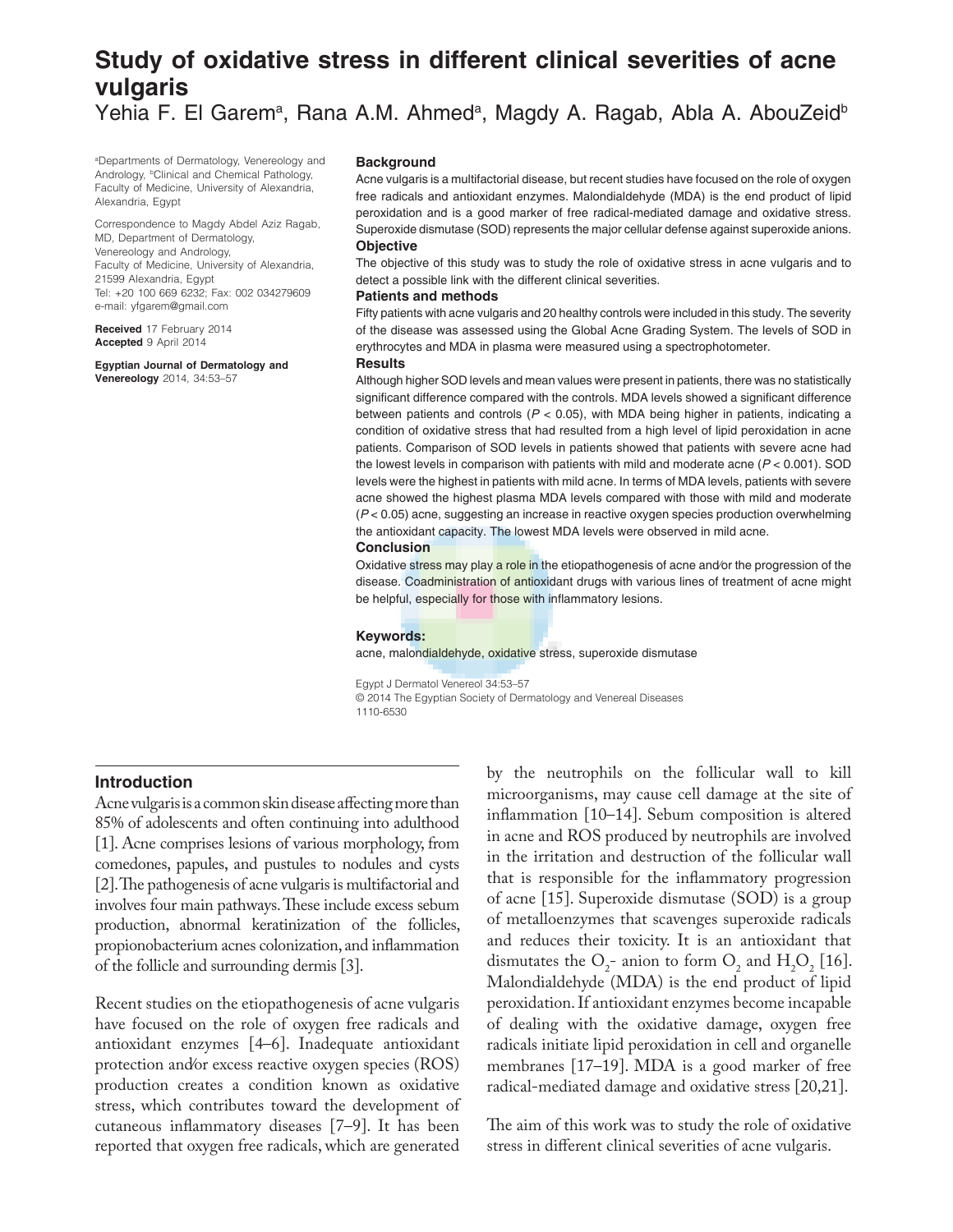# **Patients**

Fifty patients with acne vulgaris and 20 healthy controls were included in this study. Patients were selected randomly from the dermatology outpatient clinic at Alexandria University Hospital. Controls were agematched and sex-matched healthy volunteers. A written informed consent was obtained from all cases. The Faculty of Medicine Ethical Committee approved the study.

### **Exclusion criteria**

- (1) Concomitant dermatological and/or systemic diseases because free radicals are likely to be elevated in these cases.
- $(2)$  The use of topical or systemic treatment affecting free radical scavenging such as vitamins, antibiotics, and anti-infammatory drugs for 1 month before blood collection.
- (3) Smoking and alcohol abuse as both can induce oxidative stress.

# **Patients and methods**

All patients were subjected to complete assessment of history on the onset, duration, and the course of the lesions. Type of lesions, their number, and their distribution were recorded. The severity of the disease in every patient was assessed using the Global Acne Grading System (GAGS) [22]. The GAGS score depends on the site of lesions and number of lesions in each site, and according to the score, acne vulgaris is subdivided into the following grades: mild: 1–18, moderate 19–30, severe 31–38, and very severe ≥39.

### **Determination of superoxide dismutase and malondialdehyde**

The parameters of oxidative stress such as SOD and MDA were measured in erythrocytes and in the serum, respectively, using a spectrophotometer.

### **Procedure**

Venous blood was collected in heparinized tubes. After centrifugation, plasma was kept for estimation of MDA and erythrocytes were washed with saline and lysed with distilled water; then, the hemolysate was used for the estimation of SOD.

### **Principle of the malondialdehyde colorimetric assay**

Thiobarbituric acid reacts with MDA in an acidic medium at a temperature of 95°C for 30 min to form a thiobarbituric acid reactive product. The absorbance of the resultant pink product can be measured at 534 nm using a spectrophotometer. The results were expressed as µmol/l.

### **Principle of the superoxide dismutase colorimetric assay**

This assay relies on the ability of the enzyme to inhibit the phenazinemethosulfate-mediated reduction of nitrobluetetrazolium dye. The results were expressed as U/g Hb.

Statistical analysis was carried out using the Microstat computer software (Ecosoft, Indianapolis, Indiana, USA). The *t*-test was used to compare continuous data and the  $\chi^2$ -test to compare categorical data. A value of 5% was considered as the cut-of level for statistical significance.

# **Results**

# **Demographic data**

The present study included 50 patients with acne vulgaris: 26 men and 24 women, with a mean age of 20.2  $\pm$  4.0 years and a mean disease duration of 3.0  $\pm$ 1.1 years. Patients were graded according to GAGS as follows: mild (17 patients), moderate (17 patients), and severe (16 patients). Both SOD and MDA levels showed no correlation with age, sex, disease distribution, or duration  $(P > 0.05)$  (Table 1).

# **Comparison of superoxide dismutase and malondialdehyde levels in patients and controls**

SOD levels in the present study showed no signifcant difference between patients and controls, although higher mean values were present in patients, but they were statistically insignificant  $(P > 0.05)$ . SOD levels in mild acne patients were significantly higher compared with the controls, whereas in patients with severe acne, SOD levels were signifcantly lower compared with the controls  $(P < 0.05)$ . Meanwhile, MDA levels were statistically higher in the patient group compared with the control group (*P* < 0.001) (Table 2).

### **Table 1 Patients' demographic data**

| Personal characteristics | Total number           |  |
|--------------------------|------------------------|--|
|                          | $(n) = 50$ [N $(\%)$ ] |  |
| Age categories (years)   |                        |  |
| 10 to $<$ 20             | 26 (52.0)              |  |
| 20 to $<$ 30             | 24 (48.0)              |  |
| Sex                      |                        |  |
| Males                    | 26 (52.0)              |  |
| Females                  | 24 (48.0)              |  |
| Disease severity         |                        |  |
| Mild                     | 17 (34.0)              |  |
| Moderate                 | 17 (34.0)              |  |
| Severe                   | 16 (32.0)              |  |
| Disease duration (years) |                        |  |
| $<$ 1                    | 0(0)                   |  |
| $1 - 3$                  | 31 (62.0)              |  |
| >3                       | 19 (38.0)              |  |
| Disease distribution     |                        |  |
| Face                     | 24 (48.0)              |  |
| Face and trunk           | 26 (52.0)              |  |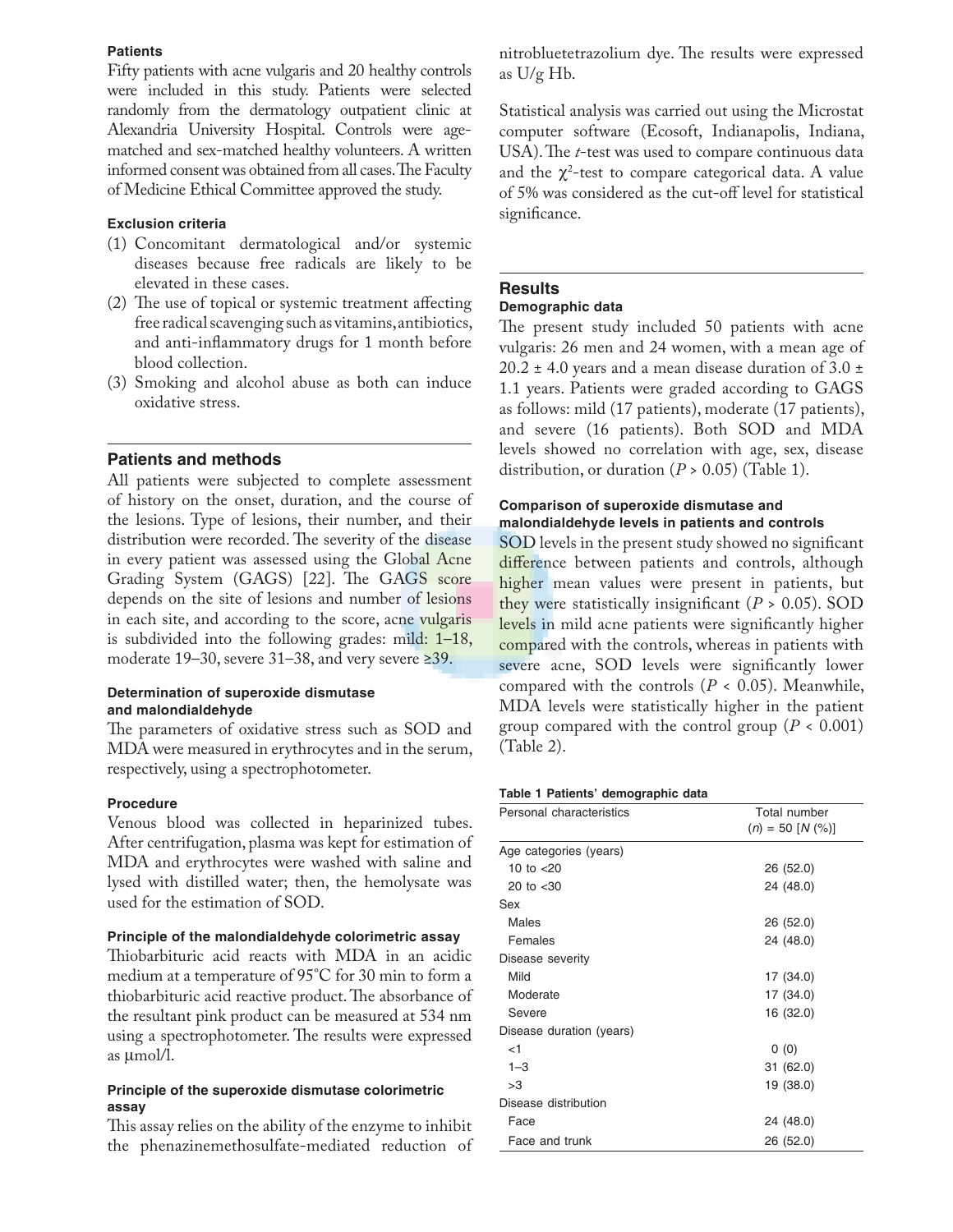### **Comparison between superoxide dismutase and malondialdehyde levels in different grades of severity of acne**

Comparison of SOD levels in the patient group according to the severity grades of acne (mild, moderate, and severe) showed that there was a signifcant diference in SOD levels in the three grades, being lower in severe cases and higher in mild cases (*P* < 0.001) (Fig. 1). Meanwhile, comparison of MDA levels in diferent acne severity grades showed that there was a signifcant diference between the three grades. MDA levels were signifcantly lower in mild cases and higher in severe cases  $(P < 0.001)$  (Fig. 2) (Table 2).

### **Correlation between superoxide dismutase and malondialdehyde in acne patients**

A strong negative correlation was found between SOD and MDA levels in acne patients. (*r* = −0.964, *P* < 0.001) (Fig. 3).

### **Correlation between superoxide dismutase and malondialdehyde in grades of acne severity**

A negative correlation was found between SOD and MDA in mild, moderate, and severe cases, but the strongest negative correlation was in the severe group (*r* = −0.713, *P* < 0.001; *r* = −0.878, *P* < 0.001; and *r* = −0.895, *P* < 0.001, respectively).

### **Discussion**

In the present study, SOD levels showed no significant diference in acne patients compared with the controls, although higher mean values were present in patients.

**Table 2 Superoxide dismutase and malondialdehyde levels in all cases, grades of acne severity, and controls**

| Groups                   | SOD (U/g Hb)      | $MDA$ ( $\mu$ mol/l) |
|--------------------------|-------------------|----------------------|
| Cases $(n = 50)$         |                   |                      |
| Mean $\pm$ SD            | $496.5 \pm 186.0$ | $4.4 \pm 1.9$        |
| Median (minimum-maximum) | 489.0 (200–885)   | $5.0(1.8 - 7.0)$     |
| Controls $(n = 20)$      |                   |                      |
| Mean $\pm$ SD            | $485.0 \pm 61.7$  | $1.4 \pm 0.4$        |
| Median                   | 487.5(350–850)    | $1.3(0.6 - 2.1)$     |
| P value                  | $P > 0.05***$     | $P < 0.001**$        |
| Mild $(n = 17)$          |                   |                      |
| Mean $\pm$ SD            | $713.8 \pm 87.9$  | $2.1 \pm 0.2$        |
| Median (minimum-maximum) | 695 (580-825)     | $2.0(1.8-2.7)$       |
| Moderate $(n = 17)$      |                   |                      |
| Mean $\pm$ SD            | $461.8 \pm 73.7$  | $5.0 \pm 1.1$        |
| Median (minimum-maximum) | 478 (325–564)     | $5.0(3.2 - 6.8)$     |
| Severe $(n = 16)$        |                   |                      |
| Mean $\pm$ SD            | $302.7 \pm 63.1$  | $6.2 \pm 0.6$        |
| Median (minimum-maximum) | 309.5 (200-412)   | $6.2(4.9 - 7.0)$     |
| P value                  | $P < 0.001*$      | $P < 0.001*$         |

MDA, malondialdehyde; SOD, superoxide dismutase; \*P value between mild, moderate, and severe acne grades; \*\*P value between total acne patients and control.





Comparison between superoxide dismutase (SOD) (U/g Hb) levels in the three grades of acne severity  $(P < 0.001)$ .

**Figure 2**



Comparison between malondialdehyde (MDA) (µmol/l) levels in the three grades of acne severity  $(P < 0.001)$ .

### **Figure 3**



Correlation between superoxide dismutase (SOD) and malondialdehyde (MDA) levels in acne patients.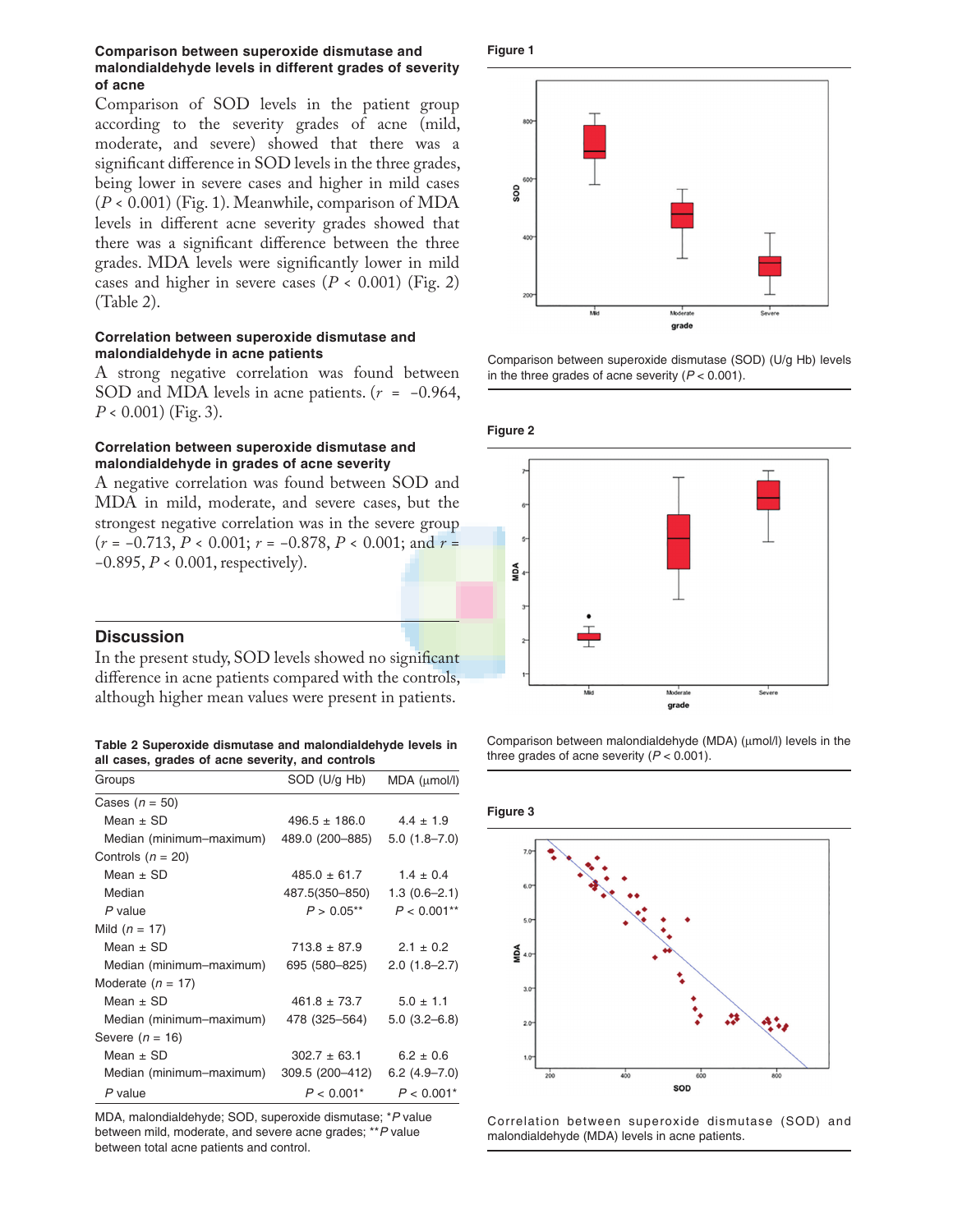This is in agreement with Arican *et al*. [17] and Abdel Fattah *et al*. [21], who suggested that SOD levels increased as a reaction to oxidative stress occurring as a result of oxidant/antioxidant imbalance in the cells.

In contrast, Basak *et al.* [18] as well as Kurutas *et al.* [19] reported signifcantly low SOD activity in leukocytes obtained from patients with acne as compared with controls. According to Kurutas *et al.* [19], the decreased activity of SOD in polymorphonuclear leukocytes may be responsible for the increased levels of superoxide anion radicals causing epidermal damage and infammatory changes in acne vulgaris. Meanwhile, Basak *et al.* [18] believed that the increase in ROS because of acne might be responsible for the decrease in SOD levels: singlet oxygen and peroxyl radicals can inhibit SOD activity.

Also, Sarici *et al.* [23] reported that SOD activities were signifcantly lower in the serum samples of the patients than that in the serum samples of the control group. They suggested that in acne vulgaris, the antioxidant defense system is damaged.

In the present study, we found that acne patients had signifcantly higher levels of MDA than the controls. This is in agreement with Arican *et al.* [17] and Sarici *et al.* [23], who suggested that this increase indicates the high levels of lipid peroxidation because of exposure to ROS. In contrast, Basak *et al.* [18] found insignificantly higher levels in the patient group. They attributed their results to the fact that the enzymatic antioxidant system was not completely inhibited. Thus, ROS generated by acne infammation might be partially scavenged by the rest of the antioxidant defense system and might not cause signifcantly increased lipid peroxidation, even though some antioxidant enzymes were inhibited. The increase in SOD activities in patients with mild acne suggests that an adaptive response occurs to protect the cells from the hazardous products of free radical reactions, and refects an appropriate activity of the antioxidant defense system as a response to oxidative stress, thus maintaining the MDA levels within the normal range. With increased severity of the disease process, the protective mechanism becomes inadequate, resulting in increased production of ROS that have the potential to initiate the lipid peroxidation chain reaction, leading to peroxidation of membrane lipids and other tissue lipids. This is shown with the decreased SOD activities and increased MDA levels observed in patients with moderate acne. In patients with severe acne, SOD activities were signifcantly decreased compared with mild and moderate cases and MDA levels were signifcantly increased, indicating an increase in ROS production overwhelming the antioxidant capacity.

In the present study, a statistically signifcant negative correlation was found between SOD and MDA. Also, negative correlations were found between SOD and MDA levels in the three acne severity grades cases. The strongest negative correlation was found in the severe group. Our results are in agreement with those of Abdel Fattah *et al.* [21], who assessed the oxidant ⁄antioxidant system at both tissue and blood levels in patients with acne vulgaris with diferent acne severity grades. No correlation could be detected by Arican *et al.* [17], Basak *et al.* [18], and Kurutas *et al.* [19] between the severity of acne and the levels of SOD and MDA. According to them, this proved that oxidant/antioxidant balance may be afected to a specifc extent in every patient, but the enzyme levels could not be infuenced by the total amount of factors or agents associated with each case. Al-Shobaili *et al.*  [24] suggested that markers of oxidative/nitrosative stress (MDA, NO, and SDO) might be useful in evaluating the progression of acne and in elucidating the mechanisms of disease pathogenesis.

Whether oxidative stress is a causative contributor or a mere consequence of acne is still controversial. The specifc lipid that appears to be overproduced in acne is squalene. Higher levels of squalene peroxides and reduced vitamin E are noted in the sebum of acne patients. Squalene peroxides reduce the important skin antioxidant glutathione and generates ROS from neutrophils. The oxidation of sebum alters oxygen tension in the follicle, creating the ideal microaerophilic environment for the growth of propionobacterium acne. Propionobacterium acne does appear to promote infammation in acne through the production of ROS. Upon keratinocyte exposure to propionobacterium acne surface proteins, immediate generation of ROS occurs [25].

Glutathione was lower in samples removed from acne-prone facial areas and in uninvolved areas sampled from the medial side of the upper arm of acne patients [26]. The same group of researchers has quantifed lipid peroxides and infammatory markers in comedone samples, the results providing further support that lipid peroxidation might be responsible for the progression of acne. Examination of comedo samples indicates that lipid peroxidation is evident in the earliest microcomedo and increases four-fold as infamed lesions appear [27].

# **Conclusion**

Oxidative stress may play a role in the etiopathogenesis of acne and  $\ell$ or in the progression of the disease. The antioxidant defense system is particularly damaged in cases of severe acne. However, it is still uncertain